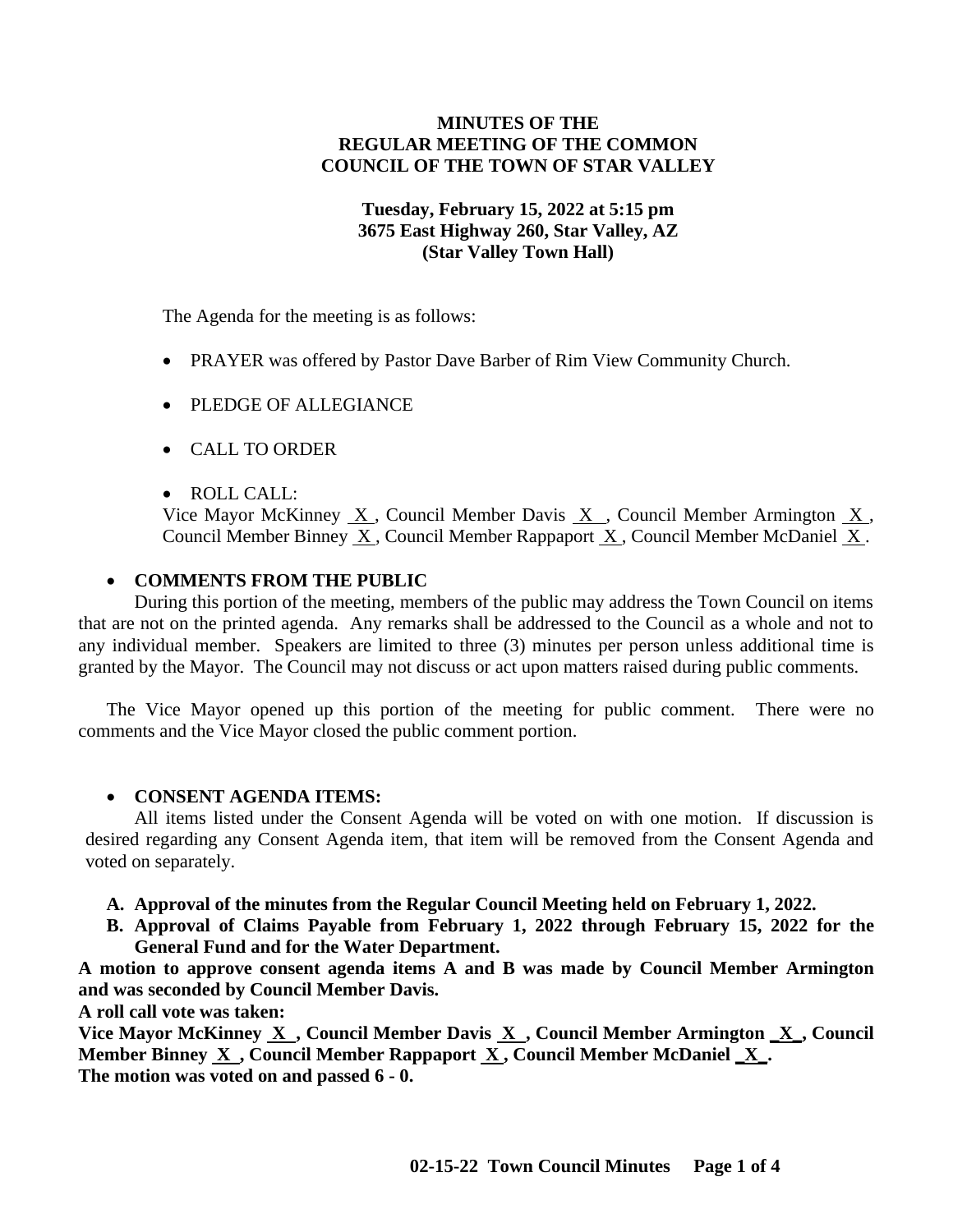## • **DISCUSSION ITEMS:**

#### **1. Discussion and possible action to donate to the Gary Hardt Memorial Rodeo.**

Town Manager Grier pointed to the information provided to council in their books. Council Member Armington asked if it could be done in one shot to get it done and out of the way. Mr. Grier confirmed it could be done that way. Council Member Rappaport asked if they are going to have the spring rodeo. "Yes," answered Vice Mayor McKinney. There was no further discussion.

**A motion to approve a contribution for \$2,750.00 for both the spring and August rodeos was made by Council Member Armington and was seconded by Council Member Davis.**

**A roll call vote was taken:**

**Vice Mayor McKinney Yes , Council Member Davis Yes , Council Member Armington \_Yes\_, Council Member Binney Yes , Council Member Rappaport Yes , Council Member McDaniel \_Yes\_.**

**The motion was voted on and passed 6 - 0.**

#### **2. Update council on new cost estimates regarding the water project that will replace the existing water line under Highway 260. Grier/Nutt.**

Town Manager Grier reminded council this project proposed to bore under Highway 260 to replace the existing four inch water line with an eight inch water line. Mr. Grier reported a more definitive cost in the amount of \$209,000 has been received – an additional \$84,000 from the previous estimate. A sizable amount, added Mr. Grier, that needed to come back in front of council for their consideration and whether or not they still want to do the project. Council Member Binney stated it will only get more expensive. It will be good for the Town and he says go for the \$209,000. Council Member Davis stated he agrees with Council Member Binney. The Town needs to go ahead and do it. We have the funds to do it and it's not going to get any cheaper. Mr. Grier added staff feels this is a very important project for the Town to connect the north and south side of the Highway. Staff recommendation is to go forward with the project. This is not a frivolous expenditure and is a very sound improvement to the water company, concluded Mr. Grier

Council Member Rappaport commented she thinks it's needed. Queried Council Member Rappaport – Are we approaching an end to all these water projects? Town Manager Grier answered the Town will continue to have good water department expenditures. Maybe the Town will also look at what it can do for fire protection. Queried Mr. Grier – Could we not spend another dime on the water company and get by for the next twenty or thirty years? We probably could, responded Mr. Grier. If we want to look at a water system that perhaps has merit for fire protection as well, explained Mr. Grier, then we look at projects like additional water tanks at the Knolls so fire flow can be sustained longer. The Town could decide not to spend any more money on the water company and we could supply reliable water to customers for decades. We could also spend money on the water company and improve the reliability. Council Member Rappaport commented there is another water problem and that is sewage. She's wondering if the Town could start addressing that a little bit. Mr. Grier answered that is a whole different subject that has been looked at with past councils with a very big price tag. Mr. Grier reported he thinks it was seventy million twelve years ago. Mr. Grier informed there is a sewer study on file from Tetra Tech. Council Member Rappaport advocated getting a little government help on sewage.

**A motion to authorize the Town Manager to begin the water line replacement project under State Highway 260 at an estimated cost of \$209,000.00 was made by Council Member McDaniel and was seconded by Council Member Davis.**

**A roll call vote was taken:**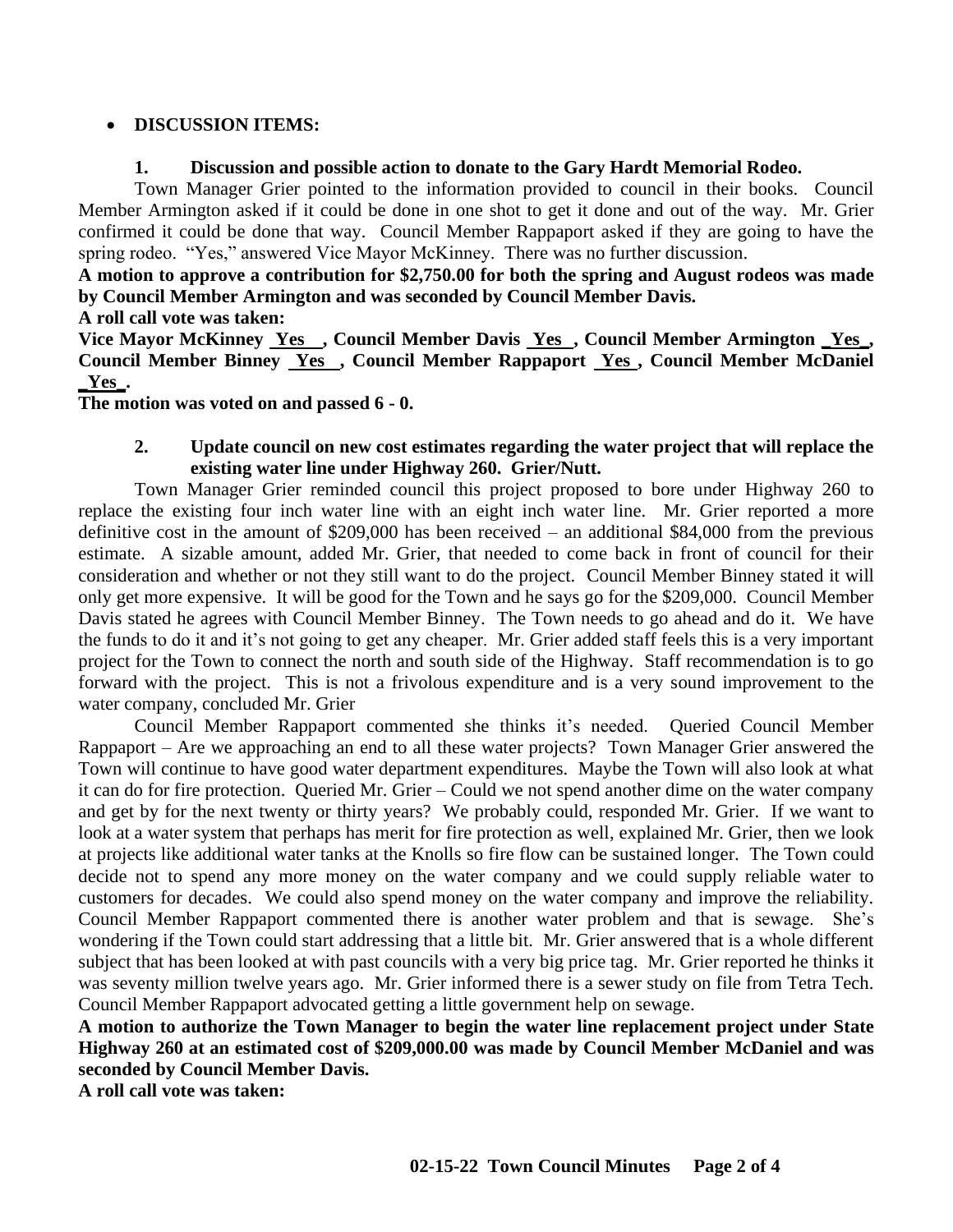## **Vice Mayor McKinney Yes , Council Member Davis Yes , Council Member Armington \_Yes\_, Council Member Binney Yes , Council Member Rappaport Yes , Council Member McDaniel \_Yes\_.**

**The motion was voted on and passed 6 - 0.**

#### **3. Discussion and possible action to appoint and fill the vacancy of mayor.**

Vice Mayor McKinney stated there are a couple of things that council needs to understand. The statute, explained Vice Mayor McKinney, says that the council "shall" fill a vacancy that may occur by appointment until the next regularly scheduled council election. It is clear that council needs to appoint someone, otherwise council will be violating A.R.S. 9-235 because the plain language makes appointments mandatory. Additionally, explained Vice Mayor McKinney, A.R.S. 16-230 (B) states that persons appointed to fill the vacancy "shall" remain in office until the person elected takes the oath of office. We are required to fill the vacancy and we have a time constraint so we must do this tonight. Vice Mayor McKinney reported that Mayor Coon was elected in 2020 for a four year term, which means there is more than two years remaining on the term. The mayor seat, explained Vice Mayor McKinney, would be placed on the ballot at the 2022 regular election in August. The seat would be for a two year term, the years remaining on the mayor's term from the date of the 2022 election until the end of the term in 2024. There is an additional oddity, added Vice Mayor McKinney, if someone from council would like to run, that person cannot nominate or vote for themselves.

Queried Council Member Armington – Do we have any takers from the outside world? We didn't advertise this, did we? "No," responded Town Manager Grier. Mr. Grier stated his legal analysis is a bit different than what he told council last time. Mr. Grier explained that he told council if they do not appoint then it goes to a Special Election. Staff looked into whether or not we could do a Special Election – the Gila County Elections Department said we could not. Staff started to research the oddity of what our Town Code said and not being able to take it to a Special Election. Mr. Grier reported he contacted the general counsel with the Arizona League of Cities and Towns and discovered our Town Code was outdated as the state statutes were changed in 2011. State statutes take precedence over Town Codes, explained Mr. Grier, unless you are a Charter city. The state statutes apply to this and it is clear according to A.R.S. 9-235 that council "shall" appoint. Council, acknowledged Mr. Grier, may or may not have a challenge in appointing. Maybe it's a little bit tougher because a person can't nominate or vote for themself. There are different options if council is not able to appoint, concluded Mr. Grier.

Vice Mayor McKinney asked for nominations. Mr. Grier advised to first find out who is interested. Vice Mayor McKinney and Council Member Davis acknowledged their interest. Council Member McDaniel asked if a majority vote is four out of the typical seven or three out of the remaining five. Mr. Grier responded he doesn't really know the answer to that and thinks it will have to be what council decides they want to say is a majority. He supposes it would be clear that a nominee with four votes would be mayor. Mr. Grier added he doesn't know if a second is required as it doesn't outline that. Vice Mayor McKinney asked if anyone has a nomination to make.

**A motion to nominate Bobby Davis was made by Council Member Rappaport. A motion to nominate Andy McKinney was made by Council Member Armington. There were no further nominations.**

Vice Mayor McKinney suggested to vote in the order nominated and asked all those in favor of Council Member Davis to please indicate by raising their hand. Vice Mayor McKinney reminded Council Member Davis that he can't vote for himself.

#### **A hand raise vote in favor of Council Member Davis was taken:**